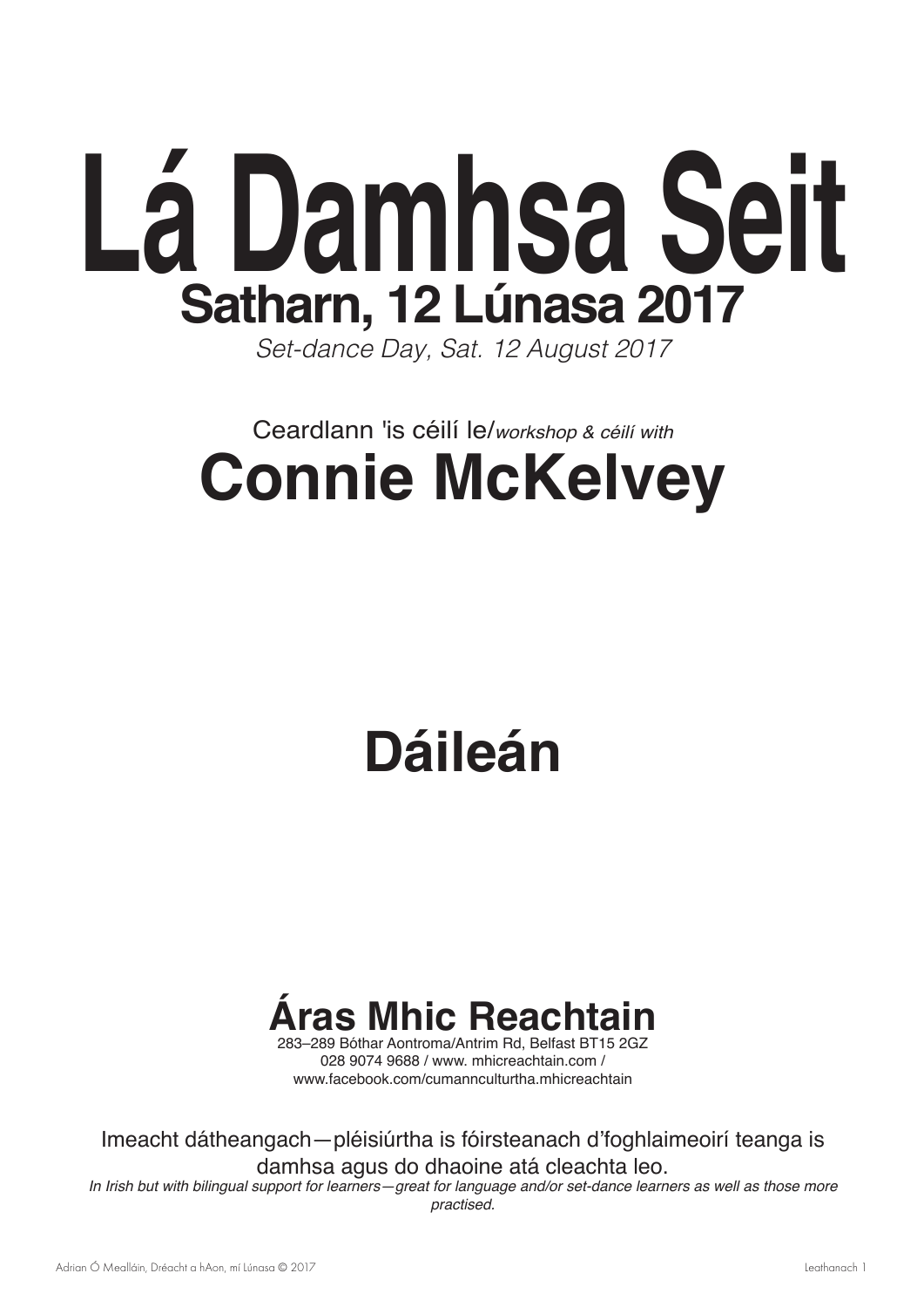## Greamanna Damhsa Seit













Léaráid 6.4. Greim na gualainne







Léaraid 6.7a Greim válsa: ciotóg na mná<br>ar ghualainn dheas a páirtí, nó ina diaidh.



Léaraid 6.7b Greim válsa: ciotóg na mná ar<br>bharr láimhe an fhir.



Léaráid 6.13a Greim na láimhe deise.



Léaráid 8. Greim céilí.





Léaráid 9. Greim Chonnemara.



Léaráid 6.11. Greim Sheánaín.

7



Léaráid 6.13b Greim na láimhe deise don chornphíopa.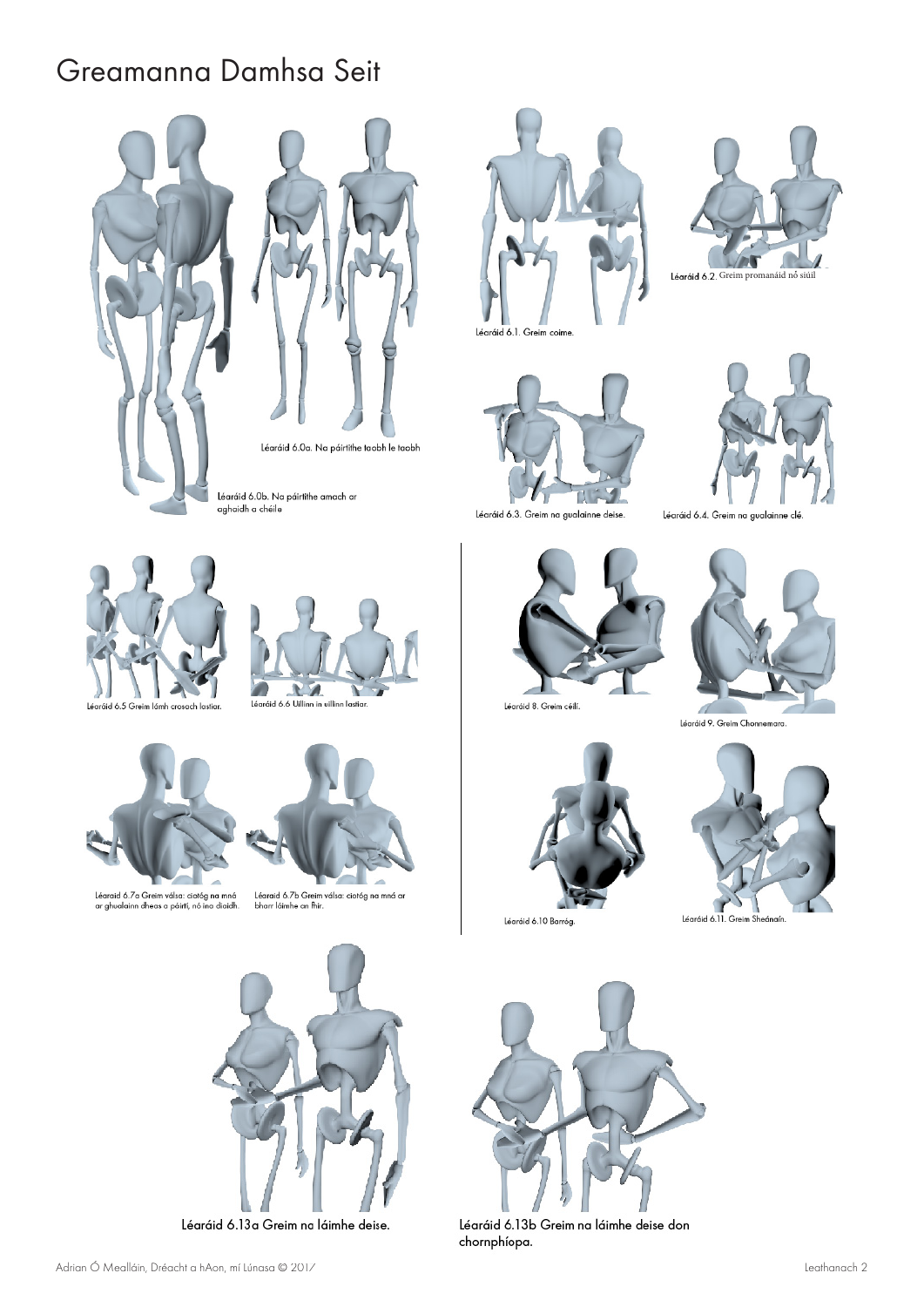### **2.0 Eagar na mBeirteanna**



Léiréad 2.1 Na Suímh Thosaigh Seit

2.1 An Seit. Bíonn ceithre bheirt (sin é, ochtar damhseoirí) in aon seit amháin. Muna mbíonn damhseoirí go leor i láthair le haghaidh seit iomláin, is féidir go ndéantar leathsheit as ceathrar. Beidh an dá bheirt ag damhsa ar aghaidh a chéile sa leathsheit.

2.2 An Bheirt. Más féidir, bíonn fear agus bean le chéile mar bheirt. Seasann an fear ar an taobh chlé den bhean agus iad ina seasamh taobh le taobh ag amharc sa treo amháin go lár an tseit.

2.3 Na Beirteanna. Eagraíonn na beirteanna iad féin dár an léaráid 2.1 thíos, *Na Suímh Tosaigh Seit*. Is féidir a shamlú achan bheirt bheith suite sa lár thaobh cearnóige agus í ag amharc go lár. Roinneann na beirteanna ina bpéirí, na beirteanna barraí (nó "na barranna" nó "na bairr" nó "na barracha") agus na beirteanna cliatháin (nó "na cliatháin" nó "na cliathánacha" nó "na taobhanna"),—iad ar aghaidh a chéile, amhail agus nach mbeadh ach aon taobh amháin den chearnóg is cóngaraí don fhoinse ceoil (cibé do na ceoltóirí nó don seinnteoir ceoil).

2.4 An chéad bheirt agus an dara beirt bharraí. Ina chéad bheirt barraí atá an bheirt is cóngaraí don cheol (agus a droim leis) agus is í an bheirt os a comhair an dara beirt bharraí. Tugtar "na beirteanna barraí" (nó "na barranna") ar an dhá bheirt seo.

2.5 An chéad bheirt agus an dara beirt chliatháin. Tugtar "na beirteanna cliatháin" (nó "na cliatháin" nó "na cliathánacha" nó "na taobhanna") ar an dá bheirt eile. Is é "an chéad bheirt chliatháin" an t-aimn atá ar an bheirt ar an taobh chlé den chéad bheirt bharraí (ó radharc na chéad beirte barraí), agus is é "an dara beirt chliatháin" an t-ainm ar an bheirt os comhair na chéad bheirt barraí. Is fíor annamh a mbíonn an chéad bheirt chliatháin ar an taobh dheas den chéad bheirt bharraí ach bíonn sé ann ar ndóigh i seiteanna áirithe. Is minic sna damhsí seit go mbíonn na barraí chun cinn is go ndéanann siad sraith gluaiseachtaí sula ndéanann na cliatháin í. Mar sin de, is fearr do dhuine nach bhfuil taithí ar an damhsa seit aige a bheith ina bhall de na cliatháin, sa chaoi is go mbeadh seans aige staidéar a dhéanamh ar na gluaiseachtaí roimh a shealse.

2.6 An chéad suíomh eile. Is é an chéad suíomh eile an suíomh ina bhfuil an bheirt ar do thaobh dheas nó ar do thaobh chlé, ag brath ar an treo ina bhfuil tú ag dul.

2.7 An suíomh os comhair amach nó an suíomh thall. Is é an suíomh os do chomhair amach an suíomh ina bhfuil an bheirt os do chomhair amach (nó ar do mhalairt nó thall) ag tosach na coda seit.

2.8. An fear thall nó an bhean thall. Is é an fear thall nó is í an bhean thall an fear nó an bhean atá sa bheirt os do chomhair amach.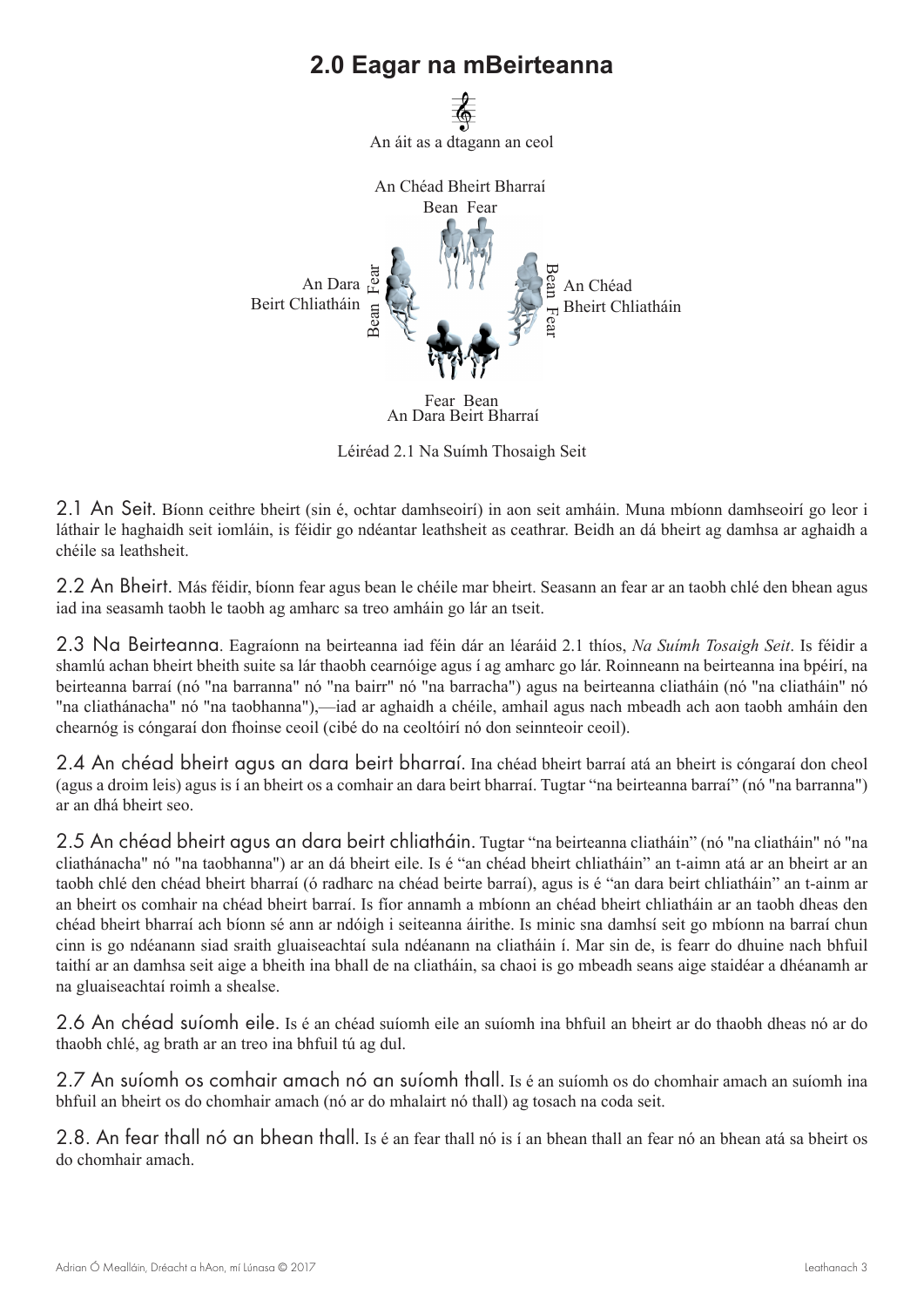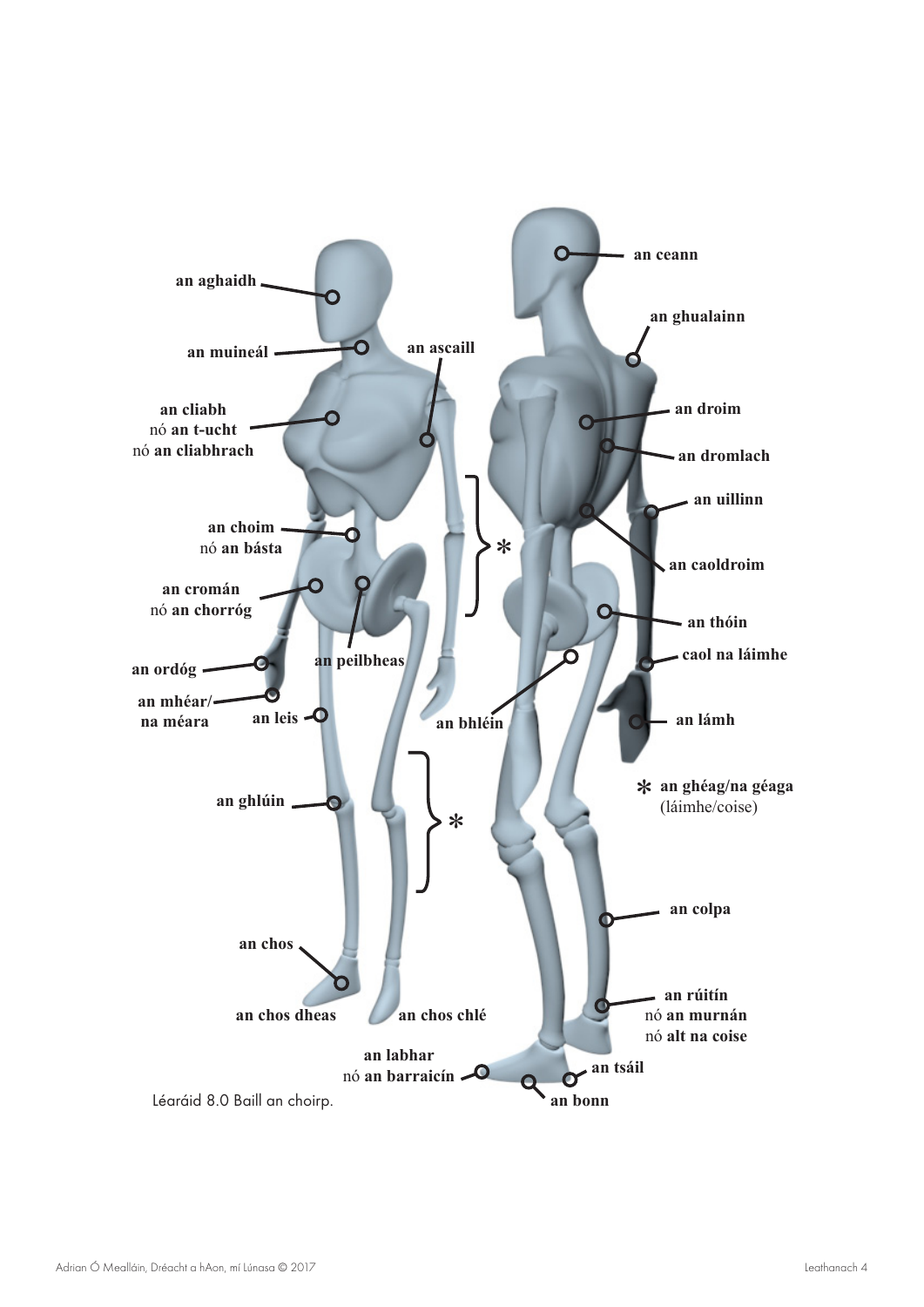### **Gluais**

**Nodanna** [idir lúibíní cearnógacha]: \*sainmhíniú a d'fhéadfadh bheith ann; aid./aidiacht; ÁRF1/Coimisiún an Rinnce, *ÁR Rinncidhe Fóirne: ten Irish Figure Dances, First Series* (1939); ÁRF2/ An Coimisiún le Rincí Gaelacha, *Ár Rinncidhe Fóirne. Leabhrán a Dó* (1943?); b/focal baininscneach; BB/Breandán Breathnach, *Ceol agus Rince Na hÉireann* (1989); CC/canúint caighdeán; CF/Catherine Foley, *Seitrince na Sionna* (2007); CU/canúint uladh); l./leathanach; HID/ J.C. O'Keeffe and Art O'Brien (Seumas Ua Caoimh, Art Ua Briain) *Handbook of Irish Dance* (1902); f/focal firinscneach; fr./focal fraincise; MÓB/Mairtín Ó Brosnacháin (foinse); RSM/ Robert Shelton MacKenzie, *Bits of Blarney* (1855); SRD Francis Peacock, *Sketches Relative to the History and Theory, but More Especially to the Practice of Dancing* (Aberdeen, 1805); WCT/William Carleton, *Tales and Sketches, Character, Usages, Traditions, Sports and Pastimes of the Irish Peasantry* (1854).

**Abhaile** : Dance Home = Dance to Place

**Aghaidh na mban ar na fir** : Women Face the Men

**Aghaidh na bhfear ar na mná** : Men face the Women

- "**An Cur Diallaite ag an Chapaillín**" (An Seit Fhear Manach Figiúr 2) : "Saddle the Pony" ( = "The Saddling of the Pony")
- **Ar Aghaidh 'is ar Cúl** [CU] = **Ar Aghaidh 'is ar gCúl** [CC, ÁRF1, ÁRF2] = Ar aghaidh is Pilleadh [HID]: Advance and Retire  $\text{[ARF1]} = \text{Advance}$  and Return  $\text{[ARF2]}$
- **Athrú ag na mná** : Women Cross
- **Athrú Áiteanna** [ÁRF2] : Cross over
- **Baile** : áit/ionad tosaigh
- **Barraí (1) [ÁRF1] = Barranna = Bairr [MÓB]** = **Beirteanna Barraigh [CF]** : Tops = Top couples
- **Barraí (2)** : (music) bars
- **Bean a' tí** nó **fear a' tí**: caller (at a céilí)

**Beirt = péire = cúpla [ÁRF1] = dís** [BB, l. 171] : couple, pair.

- **Beirt bharraí = beirt bhairr = príomhbheirt [HID] = beirt bharraigh [CF] = cúpla tosaigh [ÁRF1]**: top couple
- **Beirt chliatháin** = beirt chliatháineach = beirt taobhanna = cúpla cliatháin [ÁRF1]: side couple
- **Beirt chontrartha** = fiarbheirt [HID] = beirt eile nach bhfuil ina bheirt thall : couple to the right or couple to the left
- "**Bogadh an Chliabháin**" (An Seit Fhear Manach Figiúr 4) : "Rock the Cradle"
- **Bogadh (ar dheis)** = Change Position (to the right).
- **Builcín** (= beart nó snaidhm) : "lámha na mBan ar ghualainn na bhFear agus lámh chlé na bhFear ar chúl na Mná ar taobh na láimhe clé." ([MÓB] Seit an Chladaigh, fig. a 2). Féach fosta **Nollaig**.
- **Cách = gach duine = achán [CU] duine** : each/everyone
- **Cabhail [CF, HID] = Cobhail [ÁRF1] = Colainn [MÓB] = Corp** : Body
- **Cas an bhean** : Turn the Lady.

**Caoince** (féach **Cuid**).

- **Cearnóg = châine anglaise** : Square.
- **Cearnóg na mban** : Ladies' Square.
- **Céim do leataobh** = Deaschéim = Sleaschéim : Side-step.
- **Céim Phromanáid = Cèum siubhail** (SRD) : Promenade Step = Forward Step (SRD)
- **Céim na batrála** [BB, l. 175: "...preab a dhéanamh le leathchos agus an leathchos eile a bhualadh faoi dhó faoin talamh, é sin a dhéanamh an athuair ag tosú leis an leathchos eile duit."] : batter step
- **Chéad bheirt bharraí = chéad bheirt bharrach** = **na chéad Bhairr [MÓB]**: first top couple.
- **Chéad bheirt chliatháin = dara bheirt chliathánach = dara bheirt taobhanna** : first side couple.
- **Chéad fhear barraí = chéad fhear barr** : First-tops man
- **Chéad fhear cliatháin = chéad fhear taobh [MÓB]** : First side man
- **Ciorcal Mór (Ochtair) = Fáinne [ÁRF1] Mór** : Big Circle = Circle (of Eight) = Hands round  $\vec{[ARF1]}$ .
- **Ciorcal isteach 'is amach 'is mná ar dheis** :

**Cliabh** : basket.

- **Ciotóga trasna** = **ciotógaí trasna [**ÁRF2] = [\*]"**ceithre crobha treasna**" [HID] = "**clé isteach**" [HID]: Left-hand(s) In = left wheel.
- **Cliatháin [ÁRF1, ÁRF2, HID] = na Cliathánacha [CF] = na Taobhanna [MÓB]** : Sides = Side-couples
- "**Coigilt na Tine**" (An Seit Fhear Manach Figiúr 1) : "Rake the Fire"
- **Coim (b.) = básta (f.)** : waist
- **Contrártha** [aid., ÁRF1] = **fiar** [HID] ( = an chéad ar dheis nó ar chlé) : Contrary (next to right or to left)
- **Cor [ÁRF1] = ríl** : reel
- **Cornphíopa** : hornpipe
- **Cosa in Airde = Seachtanna Fada** : Gallop = Long Slide = Long Sevens
- **Cos chlé = gad** [WCT, RSM l. 298] : left foot
- **Cos dheas = súgán** [WCT, RSM l. 298] : right foot
- **Cothromú** : Balance ("Balancez" [fr.])
- **Cuadraill = rince cearnógach [BB, l. 182]** : quadrille [fr.]
- **Cuid** (a bhfuil 8 mbarra inti) = **caoince** [BB, l.130] : strain = unit of music with 8 bars.
- **Cur i láthair = Intreoir** : Lead In
- **Damhsa in áit = Damhsa ar an spota** : Dance in Place.
- **Damhsa sa bhaile** : Dance at Home.
- **Damhsa Seit = Seitrince [CF] = [\*]Rinnce Áirithe [HIR]** : Set Dance/Dancing
- **Dara beirt bharraí = dara beirt bharrach = na dara Bairr [MÓB]** : second top couple.
- **Dara beirt chliatháin = dara beirt chliathánach** = **dara beirt taobhanna** : second side couple.
- **Dara fear barraí = dara fear barr [MÓB]** : Second top man
- **Dara fear cliathán = dara fear taobh [MÓB]** : Second side man
- **Deasóga trasna = deasógaí trasna** [ÁRF2] = Deas-lámha treasna [ÁRF1]= [\*]"**ceithre crobha treasna"** [HID]: Righthand(s) In  $=$  right wheel
- **Deas-lámha anonn** [HID, ÁRF1] : right hand to opposite lady
- **Deiseal** : clockwise
- **Dúbailt** : Double
- **Fear a' tí** nó **bean a' tí**: caller (at a céilí)
- **Fir isteach** : Men In.
- **Fonn** = "'An Fonn' an t-ainm atá ag ceoltóirí ar an gcéad chuid den phort rince; 'an casadh' atá acu ar an dara cuid." [BB, l. 131]
- **Fuadach na mná** : Steal the Lady
- **Gabháil abhaile** : Lead to Home
- **Gabháil ar ais** : Lead Back